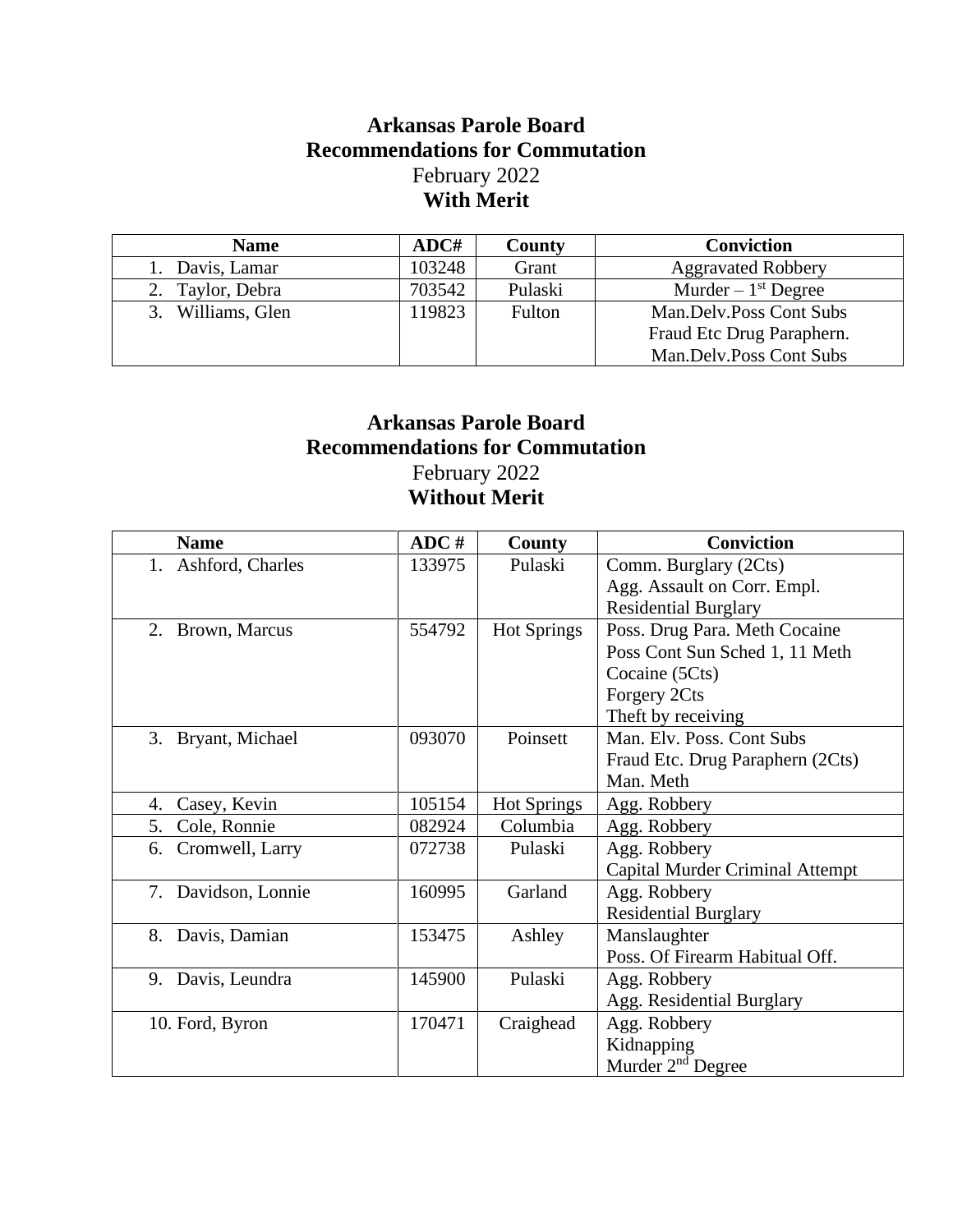| 11. Gills, Kenneth    | 145611 | Clark               | Possess W Purpose Del Meth          |
|-----------------------|--------|---------------------|-------------------------------------|
|                       |        |                     | Cocaine, Habitual Offender          |
|                       |        |                     | Poss. Controlled Substance Sched 1, |
|                       |        |                     | 11 Ex Meth Cocaine Habitual Off.    |
|                       |        |                     | (3cts)                              |
|                       |        |                     | Use another's property for crime    |
|                       |        |                     | habitual offender (2cts)            |
|                       |        |                     | Poss. Drug Paraphernalia meth       |
|                       |        |                     | cocaine habitual off.               |
| 12. Green, Clifford   | 086792 | Miller              | Battery 2 <sup>nd</sup> Degree      |
|                       |        |                     | Robbery                             |
|                       |        |                     | <b>Burglary</b>                     |
|                       |        |                     | Rape (2Cts)                         |
| 13. Gregory, Korey    | 112561 | Miller              | Agg. Robbery                        |
|                       |        |                     | Rape (2Cts.)                        |
| 14. Haynes, Richard   | 164752 | Clay                | Poss. Of Firearm                    |
|                       |        |                     | Poss. W/Para. Del Meth              |
|                       |        |                     | Poss. Of Firearm Certain Person     |
|                       |        |                     | Poss. Drug Para/ Man. Meth          |
|                       |        |                     | Poss. Drug Para. Meth               |
| 15. Hogan, Rachel     | 712300 | Greene              | Fraud Etc. Drug Para. Probation     |
|                       |        |                     | Revo.                               |
| 16. Jackson, Jerome   | 550688 | <b>Little River</b> | Rape                                |
| 17. Jeter, Britany    | 717532 | Searcy              | <b>Negligent Homicide</b>           |
| 18. Mitchell, Lonnie  | 87385  | Pope                | Rape                                |
|                       |        |                     | Kidnapping                          |
|                       |        |                     | <b>Battery 1st Degree</b>           |
| 19. Mouton, Carl      | 167461 | Pulaski             | <b>Sexual Assault</b>               |
| 20. Nelson, Raymond   | 088868 | Jefferson           | Agg. Robbery                        |
| 21. Omejieke, Timothy | 552540 | Pulaski             | Agg. Robbery                        |
|                       |        |                     | Poss. Of Firearm (2Cts)             |
|                       |        |                     | Theft of Property                   |
| 22. Reed, Dante       | 169530 | Mississippi         | Murder $2nd$ Degree                 |
| 23. Richard, Henry    | 163006 | Ashley              | Delv. Of Cocaine                    |
|                       |        |                     | Poss. Of Meth Cocaine               |
|                       |        |                     | Poss. Of Meth                       |
|                       |        |                     | Delv. Of Cocaine                    |
|                       |        |                     | Poss. With Purpose to Delv.         |
| 24. Richardson, James | 654374 | Pulaski             | Murder 1 <sup>st</sup> Degree       |
| 25. Rogers, John      | 168438 | Pulaski             | Agg. Robbery                        |
|                       |        |                     | Poss. Of Firearm by cert. pers.     |
| 26. Roy, Dallas       | 134765 | Independence        | Murder 1 <sup>st</sup> Degree       |
| 27. Small, Shawn      | 146029 | Pulaski             | Poss. Of Drug Para. With intent to  |
|                       |        |                     | <b>Manufacture Meth</b>             |
|                       |        |                     | Poss. Of a Cont. Sub. Meth.         |